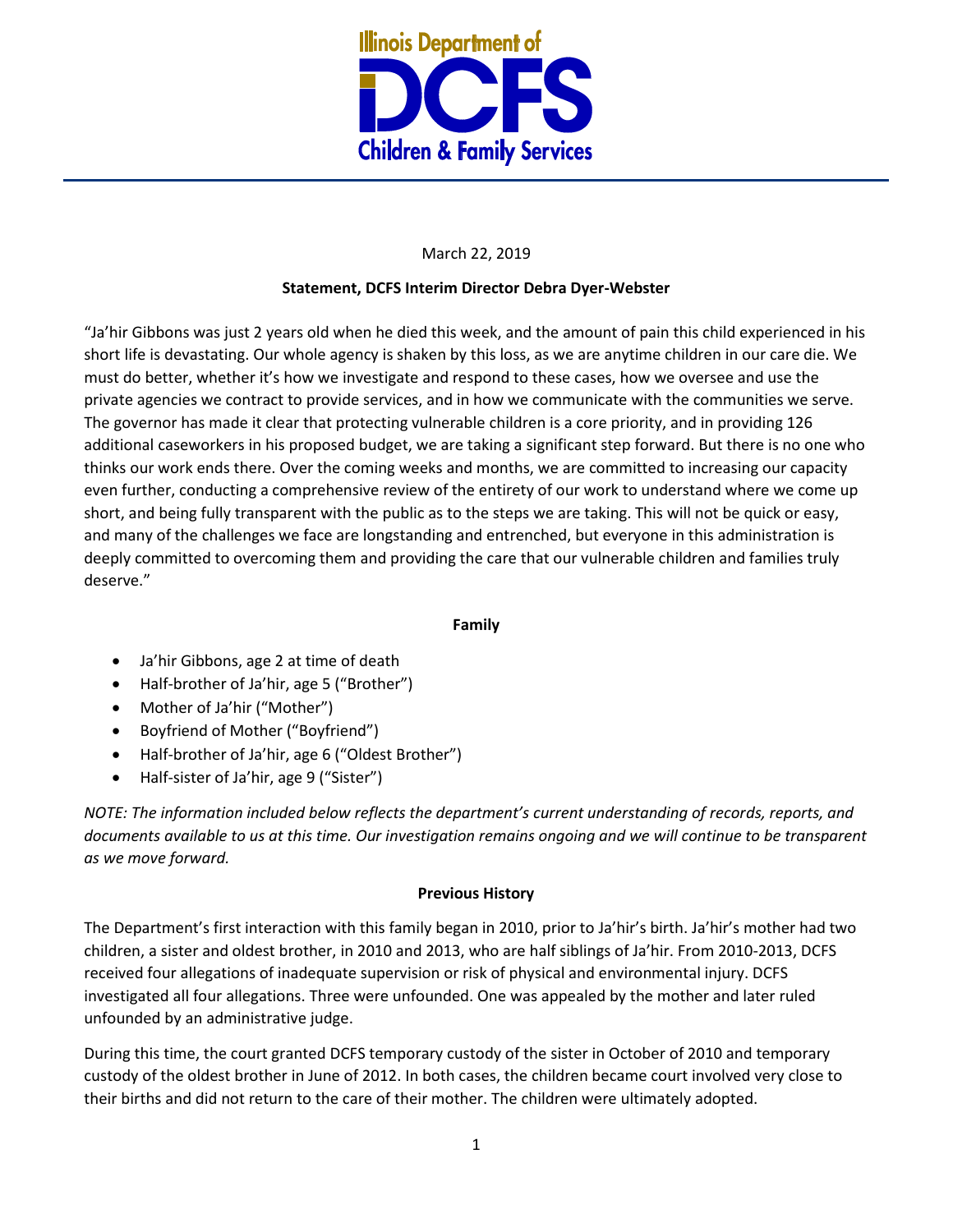In May of 2013, the brother was born, and the court granted DCFS temporary custody. He was placed in a foster home. In June of 2015, the court returned the brother to the care of his mother, and he remained in her care at the time of Ja'hir's death. This closed out DCFS involvement with this family until November of 2017.

## **Ja'hir Timeline**

- 11/16/17 DCFS received a report related to the brother and Ja'hir Gibbons. The individual who made the report stated she observed the mother and her boyfriend bagging up marijuana and cocaine and selling it out of the home during the prior week. The reporter stated she also witnessed the mother slap and choke the brother, who was 4-years old at this time.
- 11/16/17 A DCFS investigator was assigned and made an unannounced visit, but was not allowed entry to the home. The mother did allow the investigator to see the children through the door. The brother was not wearing a shirt and showed no visible marks. The investigator observed Ja'hir and saw no visible marks.
- 12/15/17 The Investigator met with the maternal grandmother at her home. This is where the mother was staying with the children at this time. The investigator found the home to be appropriate.
- 12/18/17 The investigator met with Ja'hir in DCFS offices with the mother. The investigator did not observe any marks or bruises. The investigator spoke with the brother and the brother said he felt safe and happy with his mother and that they are living with the maternal grandmother.
- 01/08/18 The investigator spoke with the nurse practitioner at their family medicine clinic. Ja'hir and his brother were seen in June of 2017 for well child visits and there were no medical concerns.
- 1/11/18 The investigation was closed and ruled unfounded.
- 5/24/18 DCFS received a report regarding Ja'hir and his brother. The report alleged a domestic violence incident occurred between the mother and father of the oldest brother in front of Ja'hir and his brother.
- 5/31/18 The investigator conducted a home visit and observed Ja'hir and his brother to be clean with no bruises marks or welts.
- 7/16/18 The investigator conducted a visit at the shelter where the mother, Ja'hir and his brother were living at the time. The investigator did not observe any visible marks, bruises or injuries on him.
- 7/18/18 The investigation was closed and ruled unfounded.
- 10/19/18 DCFS received a report regarding abuse to Ja'hir. The report alleges cuts, welts, abrasions and oral Injuries to Ja'hir by the mother's boyfriend. Ja'hir is taken to Comer Hospital. The investigator and medical staff observed the buttock area of Ja'hir at the hospital and the marks were no longer there. Due to continued concerns as to the safety of the home, DCFS asked and the mother agreed to a safety plan for Ja'hir and the brother that placed both children at a Safe Families home pending an investigation. Safe Family home is a voluntary agreement with the family and the provider who step in to monitor families until there are no safety concerns.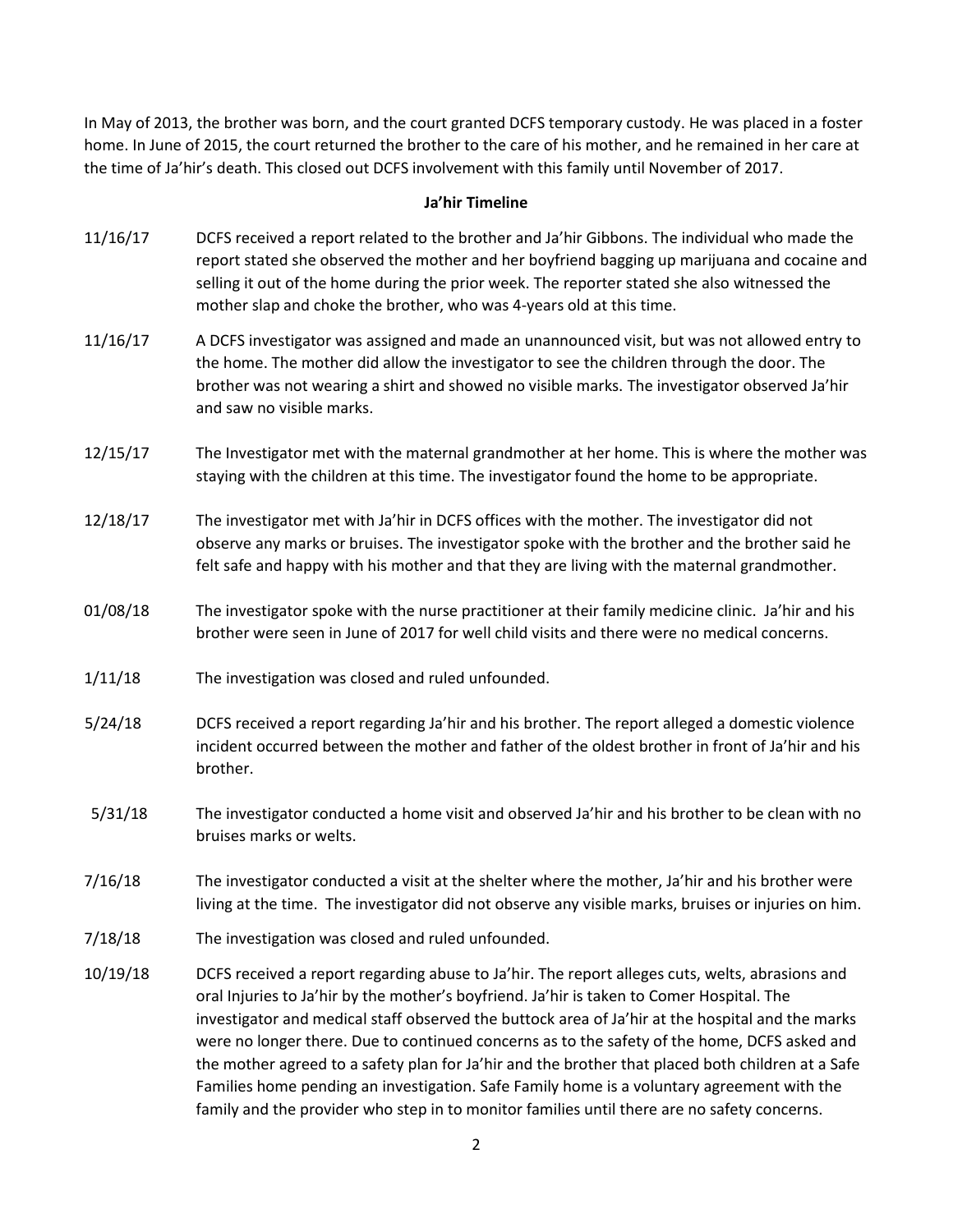

| 10/29/18 | Ja'hir and the brother remain in a Safe Families Home. The investigator offered Intact Family<br>Services, provided by Omni Youth Services, to the mother and explained what these services<br>would entail. The mother agreed to receive these services.                                    |
|----------|----------------------------------------------------------------------------------------------------------------------------------------------------------------------------------------------------------------------------------------------------------------------------------------------|
| 11/05/18 | The investigator and the intact services worker met with the mother to offer services.                                                                                                                                                                                                       |
| 11/14/18 | The intact worker met with the mother and began a clinical assessment with the mother. The<br>intact worker spoke with the mother about the brother's fear of going back home because of an<br>incident when the mother's boyfriend had shaken him.                                          |
| 11/19/18 | The investigator met with the boyfriend and informed him of the investigation. The boyfriend<br>denied hitting Ja'hir and said he would never discipline the children.                                                                                                                       |
| 11/21/18 | The intact worker met with the mother and offered counseling for the brother and early<br>intervention services for Ja'hir. The intact worker also requested that the mother obtain a new<br>order of protection against the boyfriend.                                                      |
| 11/21/18 | DCFS received a report that both children appear to be experiencing some trauma in the<br>Safe Families home as to a prior domestic violence incident with the father of the oldest<br>brother.                                                                                              |
| 11/21/18 | The intact worker observes Ja'hir and his brother at Safe Families home.                                                                                                                                                                                                                     |
| 11/21/18 | During the ongoing investigation, a report was received regarding a past incident when the<br>mother and the boyfriend were fighting while the children were in the home.                                                                                                                    |
| 11/27/18 | Intact worker observes Ja'hir and his brother at Safe Families home.                                                                                                                                                                                                                         |
| 11/28/18 | Intact worker observes Ja'hir and his brother at Safe Families home.                                                                                                                                                                                                                         |
| 11/30/18 | The investigator spoke with the mother in regard to the domestic violence report from 11/21/18<br>and the mother denied contact with her former live-in boyfriend.                                                                                                                           |
| 12/3/18  | The intact worker observed Ja'hir and his brother at Safe Families home.                                                                                                                                                                                                                     |
| 12/6/19  | Pursuant to the child endangerment risk assessment protocol, the intact worker determined the<br>home to be safe and ended the safety plan established on 10/19/18. Ja'hir and his brother were<br>returned home to the mother, and Ja'hir's brother was enrolled in school.                 |
| 12/11/18 | The intact worker observes Ja'hir and his brother at home with their mother. The intact worker<br>provided the mother with information for Ja'hir regarding the DCFS 0-3 program, an assessment<br>program for our youngest children to ensure they are reaching age appropriate milestones. |